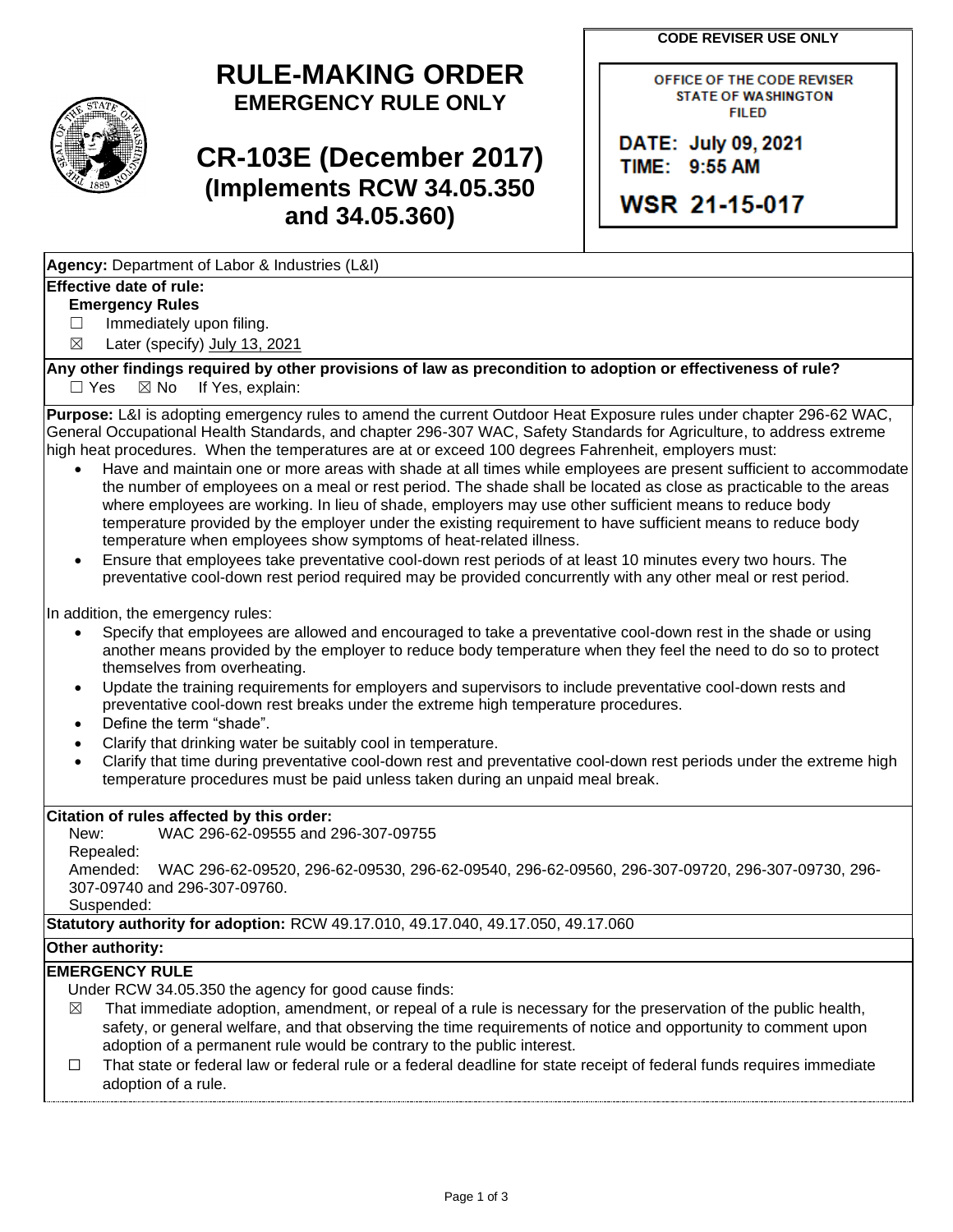**Reasons for this finding:** RCW 49.17.050(4) directs L&I to "[p]rovide for the promulgation of health and safety standards and the control of conditions in all work places concerning…harmful physical agents which shall set a standard which most adequately assures, to the extent feasible, on the basis of the best available evidence, that no employee will suffer material impairment of health or functional capacity L&I to adopt feasible and necessary rules to protect the health and lives of Washington workers." Heat-related Illness ranges from relatively harmless conditions such as heat edema (swelling) and heat cramps to more serious illness such as heat syncope (fainting) and heat exhaustion. The most serious and often fatal form of heat-related illness is heat stroke. However, heat exhaustion can make workers more susceptible to falls, equipment-related injuries, and other on-the-job safety hazards.

The recent significant and unprecedented heat wave highlights the dangers of extreme heat, and makes it clear that this is an urgent issue. The current rules require employers respond once a worker shows symptoms of heat-related illness but does not affirmatively address preventative measures to avoid overheating other than access to drinking water. L&I received a petition requesting the department adopt emergency rules to address preventative measures to require access to shade, preventative cool-down breaks, and provisions to ensure the drinking water is cool, especially when there is extreme high heat. The hazards of heat are well documented, as is the increase in risk associated with the increase in temperature. L&I accepted a petition for emergency rules to address requirements for employers to engage in key preventative steps when the temperature increases to higher levels of risk. This will better prepare all parties for any further extreme heat events anticipated to continue to occur this summer.

The current Outdoor Heat Exposure rules require employers with employees working outdoors to have a written outdoor heat exposure safety program, ensure sufficient quantity of drinking water is readily accessible to employees at all times, and that employees have the opportunity to drink at least one quart of drinking water per hour, and train workers and supervisors on heat-related illness. The rules also require employees showing signs or demonstrating symptoms of heat-related illness be relieved from duty, provided with a sufficient means to reduce body temperature and must be monitored to determine whether medical attention is necessary. Sufficient means to reduce body temperature includes shade, misting stations, or temperature controlled environments such as air-conditioned trailers. The current rules, in effect annually from May 1 through September, apply when the temperature is at or above 89 degrees Fahrenheit with lower temperature thresholds for work in double-layer clothes or non-breathing clothes.

Current rules also require an employer plan for and have sufficient means to reduce body temperatures once employees show symptoms of heat-related illness – whether shade, misting stations, a temperature controlled environment such as an air conditioned trailer, or other means. The emergency rules now require access to shade or the other cooling methods provided by the employer for preventative cool-down rests when needed and for required preventative cool-down rest periods when temperatures are at or above 100 degrees. These provisions aimed at preventing overheating will help to prevent heatrelated illness. California has the same requirements in its permanent occupational outdoor heat exposure rule at lower temperature thresholds. In addition, the current rules require drinking water be "suitable to drink" and L&I has long interpreted that water suitable to drink does not include water so hot that employees do not wish to drink it. California's rule also requires water be suitably cool.

As such, L&I has determined the requirements of the emergency rules are both feasible and necessary to protect workers. Given the recent heat wave and increase temperatures due to climate change, immediate adoption of emergency rules is necessary for the preservation of the public health and safety and that observing the time requirements of notice and opportunity to comment upon adoption of a permanent rule would be contrary to the public interest.

L&I will also be initiating the permanent rulemaking process for a comprehensive reexamination of the current rules.

# **Note: If any category is left blank, it will be calculated as zero. No descriptive text.**

**Count by whole WAC sections only, from the WAC number through the history note. A section may be counted in more than one category.**

| The number of sections adopted in order to comply with: |            |         |          |  |
|---------------------------------------------------------|------------|---------|----------|--|
| Federal statute:                                        | <b>New</b> | Amended | Repealed |  |
| Federal rules or standards:                             | <b>New</b> | Amended | Repealed |  |
| Recently enacted state statutes:                        | <b>New</b> | Amended | Repealed |  |
|                                                         |            |         |          |  |

| The number of sections adopted at the request of a nongovernmental entity: |  |
|----------------------------------------------------------------------------|--|
|----------------------------------------------------------------------------|--|

New 2 Amended 8 Repealed